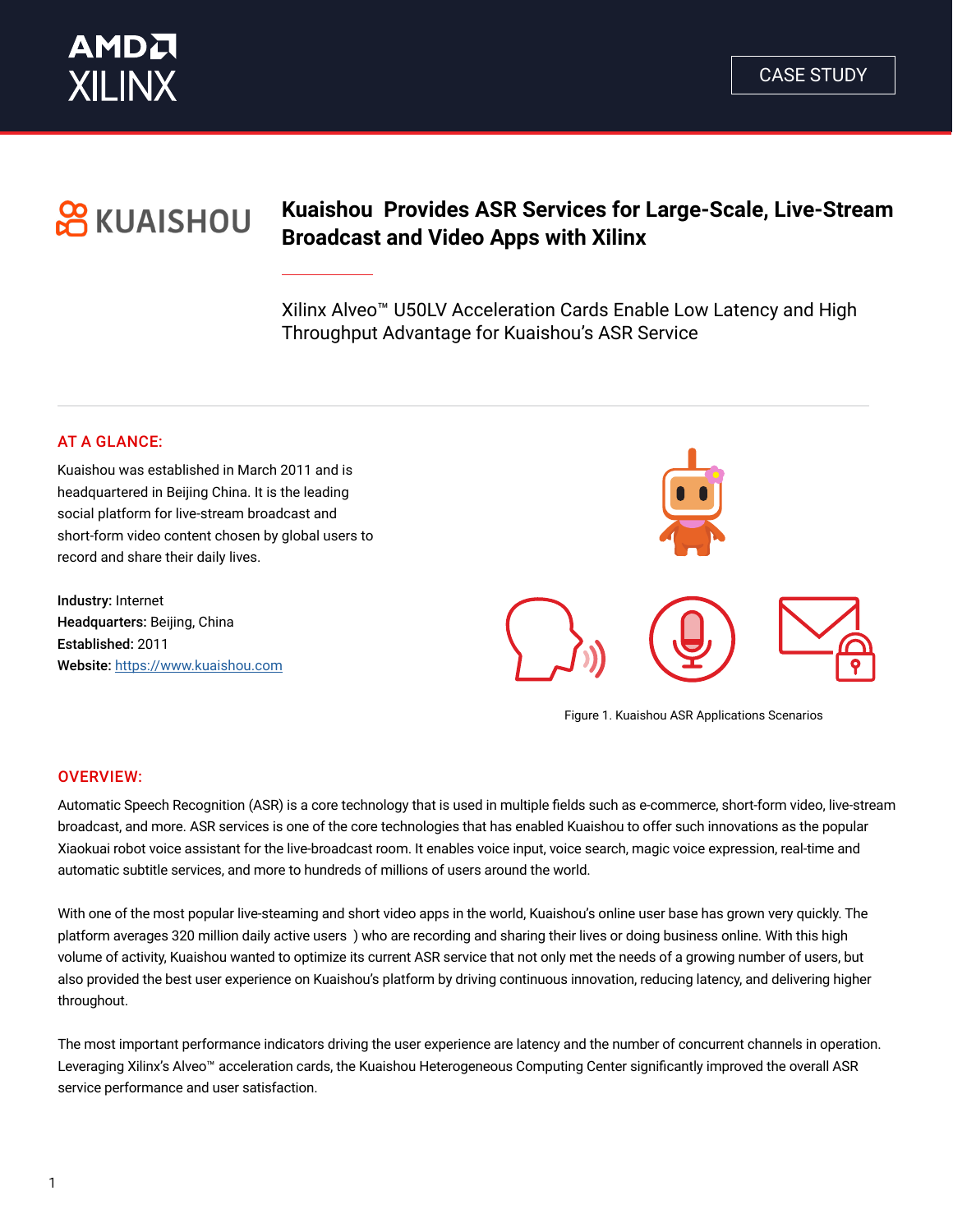#### CHALLENGE:

With the previous architecture, the running time of pre-processing modules, such as feature extraction, accounted for about 5% to 10% of the total processing time, the TDNN+LSTM acoustic model (including language models) accounted for about 60% to 80%, and the decoder function used about 15% to 30%. The Kuaishou Heterogeneous Computing Center was actively looking for a more suitable heterogeneous device where it could offload the most time-consuming TDNN+LSTM acoustic model operations in order to optimize its ASR services and achieve better performance and user satisfaction.

Kuaishou's Heterogeneous Computing Center saw three key pain points in the optimization of the streaming acoustic model based on TDNN+LSTM architecture. These included shortening the latency, improving the real-time rate (RTF, Real Time Factor), and increasing the number of concurrent operations (Concurrency). To achieve these, it would need to:

- Reduce latency and provide users with a real-time streaming voice recognition ASR experience;
- Ensure the bandwidth requirements for concurrent processing of massive streaming data;
- Provide flexibility to meet the characteristics of existing multi-service models including running multiple models at the same time, switching multiple models in real time, and ability to meet future model upgrades;
- Reduce unit cost of computing power to achieve lower TCO;
- Meet the high-precision requirements of AI algorithms

Kuaishou evaluated GPUs and discovered that their hardware utilization rate is very low and they could not meet RTF requirements. In addition, the capacity limitations of their on-board SRAM is also unable to meet the high concurrency requirements of a TDNN + LSTM model. As for ASICs, in addition to the hardware utilization problems described above, mainstream ASICs have even more limitations, such as not being able to support the Kaldi architecture, and a fixed point that has challenges meeting the accuracy requirements of ASR optimization.

Based on the aforementioned issues, the Kuaishou team decided that the ideal heterogeneous device platform should be a dedicated platform that could be fully customized and designed to ensure accuracy in compliance with various business standards through software and hardware collaborative design.

#### SOLUTION:

The company finally selected Xilinx's Alveo U50LV low-voltage accelerator card to optimize its ASR service.

Alveo™ U50 data center accelerator cards are built on Xilinx's high performance UltraScale+ architecture and packaged in an efficient 75-watt, small form factor. They are armed with 100 Gbps networking I/O, and high-bandwidth memory. These features provide Kuaishou's ASR solutions with critical low power, high bandwidth, large SRAM memory, and small-form-factor advantages.

"We believed that the ideal solution for ASR acceleration would be a hardware platform that supported high-bandwidth, large SRAM, and fixed-point inference," Dr.Lingzhi Liu, head of Kuaishou Heterogeneous Computing Center, said. "Xilinx's Alveo FPGA U50LV perfectly matched our requirements."

| Heterogeneous<br><b>Devices</b> | <b>Throughput</b> | Latency | тсо        | <b>Power</b> | <b>Flexibility</b> |
|---------------------------------|-------------------|---------|------------|--------------|--------------------|
| <b>FPGA</b>                     | Medium/High       | Low     | Medium     | Low          | High               |
| GPU                             | High              | High    | High       | High         | High               |
| <b>ASIC</b>                     | Very High         | Low     | Low/Medium | Very Low     | Low                |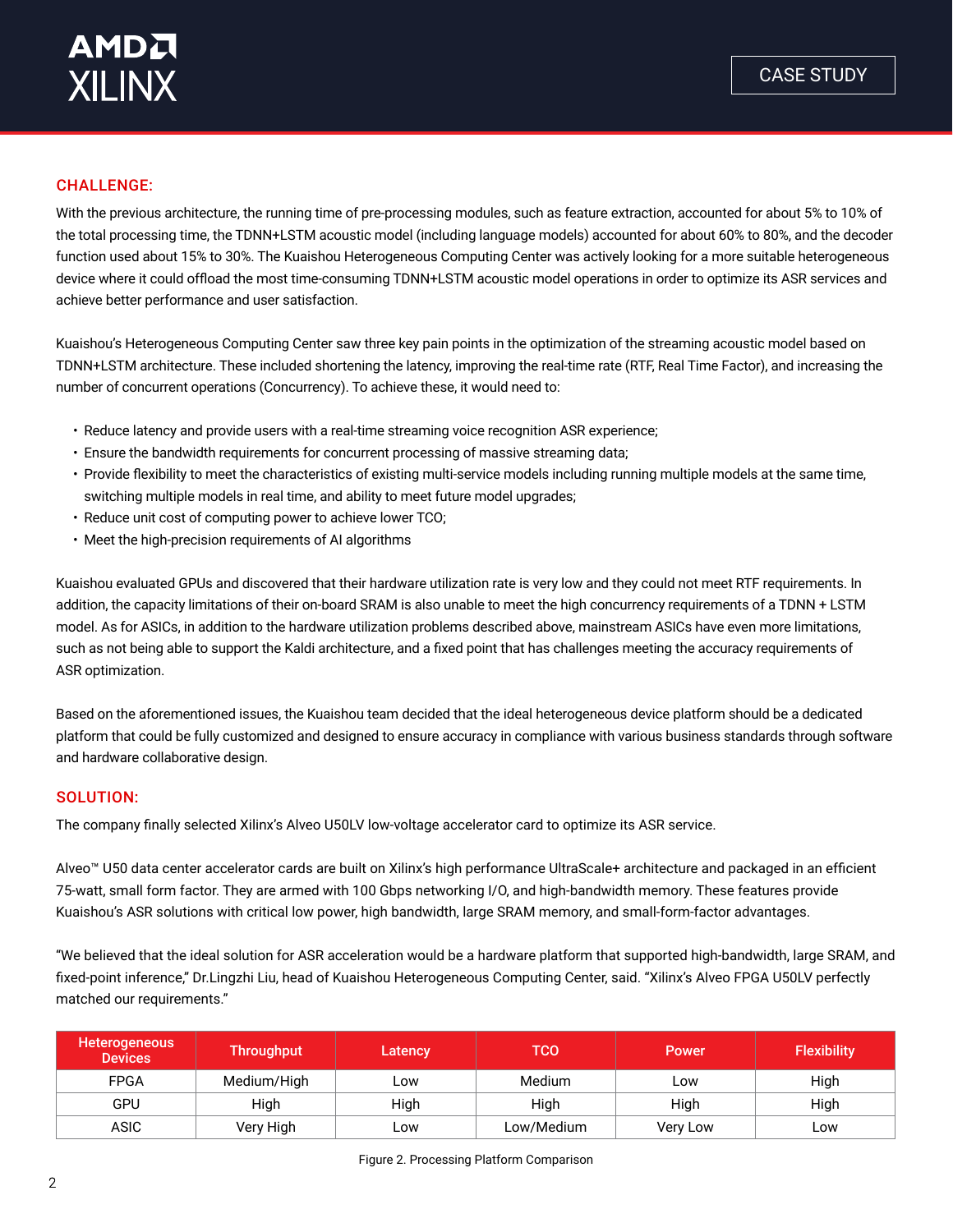## **AMDA XILINX**

Combining the company's self-developed fixed-point, general-purpose framework and fixed-point C model, based on Xilinx Alveo U50LV and Vitis™ HLS high-level synthesis and Vitis design flow, Kuaishou optimized its ASR services from multiple key levels including algorithms, systems, software, and hardware with a number of state-of-the-art optimization technologies.



#### Figure 3. Kuaishou's ASR System Architecture

Here are some of the improvements:

**Algorithm level:** Leveraged graph fusion, optimization, isomorphism and segmentation technology as well as high-precision quantization technology to effectively compress the model without any compromise of the accuracy and to make the model more effective at leveraging the advantages of FPGA computing;

**System level:** Developed a general-purpose framework and general host scheduling framework suitable for FPGAs, that supports multiple models, model scalability, automatic deployment, and strong ease-of-use;

**Software level:** Designed the Batch Mechanism and realized efficient parallel processing such as task-level data transmission and kernel computing based on OpenCL-based task scheduling and load-balancing strategy;

**Hardware level:** Customized the instruction set architecture based on ultra-long instruction words, designed the compiler, and completed the basic FPGA design efficiently leveraging Xilinx Vitis ™ HLS high-level synthesis optimization technology. Compared with the direct use of hardware description language (such as Verilog HDL), HLS technology uses C / C + + to describe hardware behavior at a higher level of abstraction, which not only achieves the result close to Verilog, but also accelerates the implementation of various optimization technologies and shortens the development time from three months to six weeks.

From the architecture of the optimized system (Figure 3), we can see the code framework (Host) of the scheduling acceleration engine receives the input voice data, and generates the recognized text after pre-processing, neural network inference, and post-processing. The neural network inference part is offloaded to the Alveo card to process.